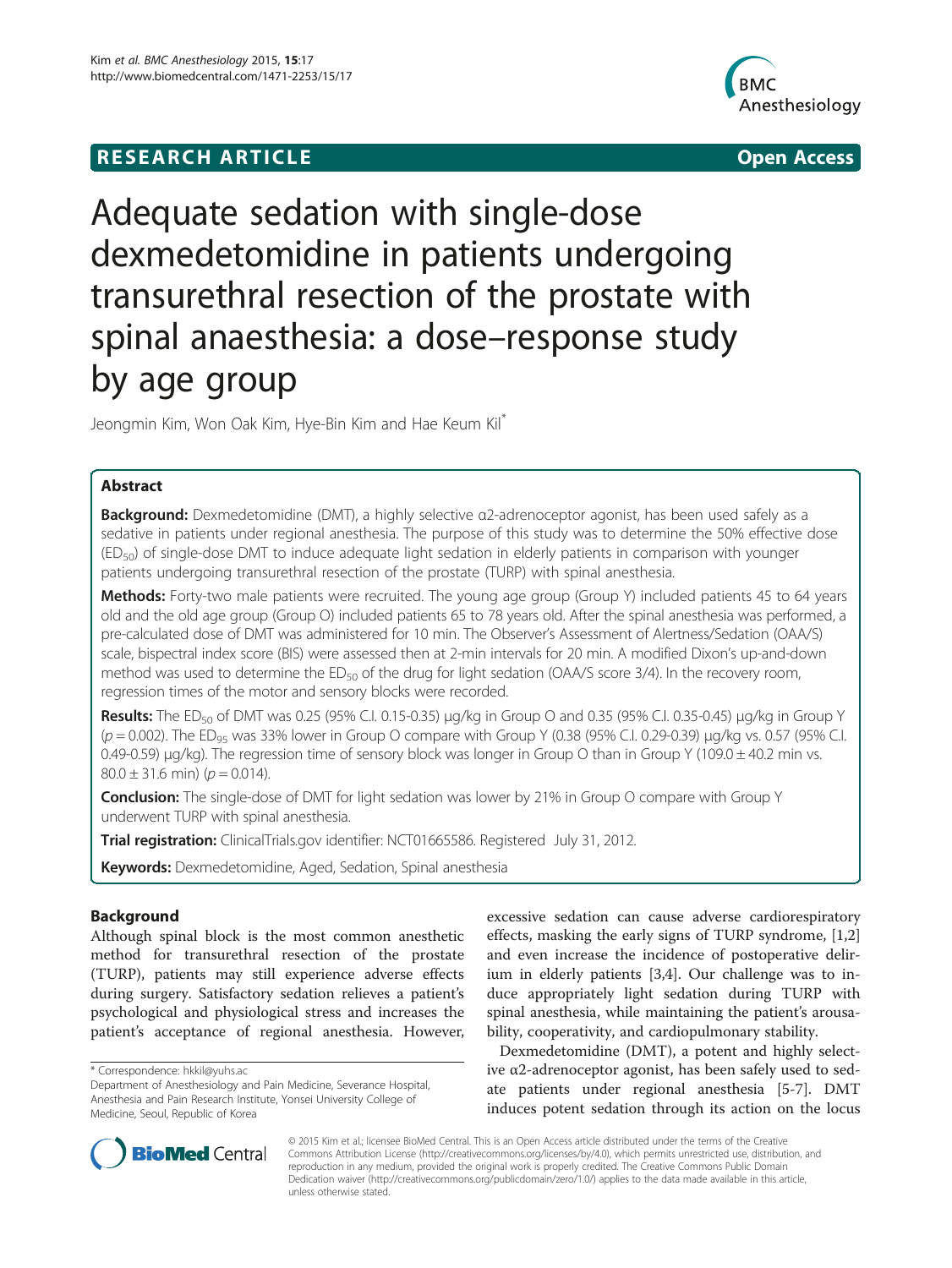coeruleus, the predominant brainstem nucleus involved in sleep regulation and respiratory control [\[8](#page-5-0)]. Compared to traditional sedatives such as midazolam and propofol, patients treated with DMT have better arousability and cooperation, minimal respiratory depression, [[9,10\]](#page-5-0) and better postoperative cognitive function. Moreover, intravenous DMT hastens the onset and prolongs the duration of spinal block [\[11-13](#page-5-0)]. Thus, DMT could be a useful alternative for sedation in patients undergoing TURP with low-dose spinal anesthesia. DMT is usually given initially as a bolus, followed by continuous infusion. Single-dose DMT can also provide adequate sedation during short procedures under spinal anesthesia [[7,11-15](#page-5-0)]. However, previous literature investigating the single-dose use of DMT for sedation during spinal anesthesia in elderly patients is scarce [[7,11\]](#page-5-0).

The aim of this study was to determine the 50% effective dose ( $ED_{50}$ ) and 95% effective dose ( $ED_{95}$ ) of single-dose DMT to induce adequate sedation in elderly patients compared to those in younger patients undergoing TURP with spinal anesthesia.

# Methods

## Clinical setting

The present study was performed at Severance Hospital from July 2012 to December 2013. This study was conducted in accordance with principles of Good Clinical Practice and was approved by the Institutional Research Board of Severance Hospital (reference number 4-2011- 0927) and all patients gave written informed consent. The study was registered at ClinicalTrails.Gov with the number NCT01665586. The patients were fully informed the sedation assessment during spinal anesthesia. Exclusion criteria included the infection on puncture sites, coagulopathy disorders, allergy to local anesthetics, psychiatric history, and neurological diseases. Forty-two patients of ASA physical status I or II and who were scheduled to undergo elective TURP were recruited. Subjects were divided into two groups by the patient's age. Patients in the young age group (Group Y) were between 45 and 64 years old and those in the old age group (Group O) were 65 to 78 years old. One anesthesiologist prepared the study drug (DMT) in a preparation room. All patients and the observational investigators were blinded to the administered dose of DMT. One millilitre (100 μg) of DMT (Precedex®, Hospira Inc., Lake Forest, USA) was diluted with 49 ml of normal saline (2 μg/ml) in a 50 ml syringe.

# Spinal anesthesia

No premedication was given. Standard monitors and bispectral index (BIS) monitors (BIS vista monitor Revision 3.0, Aspect Medical Systems, Norwood, MA, USA) were applied in the operating room. Prior to spinal block, 300 ml of lactated Ringer's solution was administrated intravenously. Spinal puncture was performed with a 25 gauge Quincke needle at L3/4 in lateral decubitus position. After confirmation of free-flow and clear cerebrospinal fluid, 6 mg of hyperbaric bupivacaine (Marcaine® Spinal Heavy: Astra, Sodertalje, Sweden) was administered intrathecally over 10–15 s. The pin-prick test was performed then every 2 min at the mid-thoracic line bilaterally. The peak block level was defined as the same block level that persisted at four consecutive pin-prick tests. When the peak sensory block was determined, the degree of motor block was assessed using a modified Bromage Scale (in which  $0 = no$  paralysis;  $1 = \text{unable to}$ raise extended leg;  $2 =$  unable to flex knee;  $3 =$  unable to flex ankle) [[16\]](#page-5-0). After the lithotomy position was done for surgical preparation, the pre-calculated amount of DMT solution was infused for 10 min using an infusion pump (Orchestra® Module DPS, Fresenius Vial S. A. S. Le Grand Chemin 38590 Brézins, France). A modified Dixon's up-and-down method was used to determine the  $ED_{50}$  of DMT to obtain a light sedation level of an Observer's Assessment of Alertness/Sedation scale (OAA/S) 4/3 [\[17](#page-5-0)]. After the infusion was completed, a second anesthesiologist evaluated the OAA/S scales, BIS scores, and vital signs every 2-min intervals for 20 min. The initial DMT dose in the first patient was 0.6 μg/kg. If the patient had a lethargic response when his name was called in a normal tone or responds only after name is spoken loudly or repeatedly (OAA/S scale 4/3) at any time point of assessment, it was defined as a successful sedation (Table 1) [\[18](#page-5-0)]. If the patient showed the OAA/S scale ≤2, he was awakened with tactile stimulation. If targeted sedation ( $OAA/S < 5$ ) was not obtained within 20 minutes, it was defined as failed sedation. Depending on the responses, the subsequent dose of DMT was decreased or increased by 0.1 μg/kg for the next patient in a stepwise fashion. Recruitment continued until six independent pairs (from successful sedation to failed sedation) would give a reliable estimation of the adequate light sedation dose of DMT in each group. Mean arterial pressure (MAP), heart rate (HR), and  $SpO<sub>2</sub>$  were recorded every 5 minutes during anesthesia, at the end of surgery, at arrival and 30 min of the post anesthetic care unit (PACU).

Table 1 Observer's assessment of alertness/sedation scale [[17](#page-5-0)]

|               | Does not respond to mild prodding or shaking            |
|---------------|---------------------------------------------------------|
| $\mathcal{P}$ | Responds to mild prodding or shaking                    |
| 3             | Responds only after name is spoken loudly or repeatedly |
| 4             | Lethargic response to name spoken in normal tone        |
| 5             | Responds readily to name spoken in normal tone          |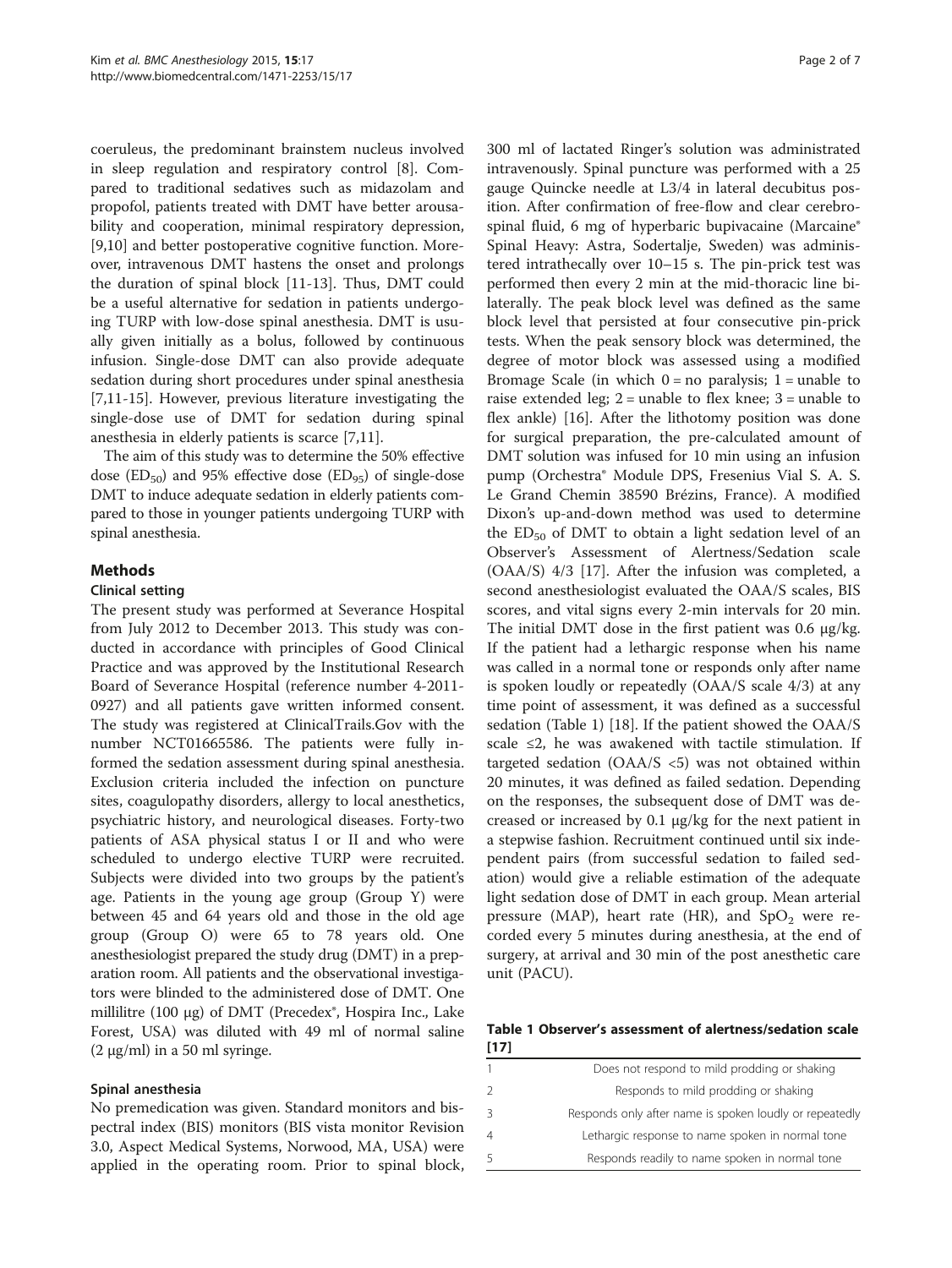Hypotension was defined as  $MAP < 60$  mmHg or a > 30% decrease from the baseline value. Bradycardia was defined as heart rate < 45 bpm. Hypotension or bradycardia was treated with intravenous ephedrine or atropine. When the  $SpO<sub>2</sub>$  was <92%, supplemental oxygen was given via face mask.

In the PACU, the times to sensory regression of 2 dermatomes and to motor recovery to a Bromage scale of 0 were evaluated. Postoperative pain was assessed using a verbal numerical rating scale (vNRS: 0 = no pain;  $10 =$  worst possible pain) at 6 and 24 h postoperatively. Pain  $\geq$  5 vNRS was treated with 50 mg of intravenous tramadol. The time to the first analgesic request was recorded.

# Statistical analysis

Statistical analysis was performed using PASW Statistics 19™ (SPSS Inc., Chicago, IL, U.S.A.). Data was analysed by isotonic regression using the pooled-adjacent-violators algorithm (PAVA) to interpolate  $ED_{50}$  (83% C.I.) and  $ED_{95}$ (95% C.I.). Independent t-tests, chi-square tests, Fisher's exact tests, or Mann–Whitney tests were used to compare complication rates, and postoperative pain scores between the two groups. A linear mixed model was used to analyse the hemodynamic variables across the two groups. In each group, MAP and HR changes were compared to baseline values using t-tests. The correlation of the BIS and the OAA/S scale was analyzed with a mixed model in each group. Values are expressed as mean ± standard deviation (SD), mean (95% C.I.), or as numbers. Each investigation of two groups was carried out by Dixon's up-and-down method. The sample size was based on Dixon's method, which requires at least six pairs of failure-success to calculate half maximal effective concentration ( $EC_{50}$ ) [[19](#page-6-0)]. Patients were recruited until six pairs of consecutive up and down (success and failure) adjustment of the DMT dose was achieved. Statistical significance was defined by a  $P$  value  $< 0.05$ .

# Results

The sequences of successful and failed sedation are presented in Figure 1. The estimated  $ED_{50}$  of DMT was significantly different between the old and young groups [0.25 (95% C.I. 0.15-0.35) μg /kg vs. 0.35 (95% C.I. 0.35- 0.45) μg/kg,  $p < 0.05$ . When the values were interpolated using isotonic regression with PAVA and the bootstrap method, the  $ED_{50}$  (83% C.I.) and  $ED_{95}$  (95% C.I.) of DMT were still significantly different between Group O and Group Y (Table [2](#page-3-0)).

In both groups, MAP gradually decreased after the DMT infusion, but heart rate decreased continuously during the experiment compared to the baseline values  $(p < 0.05)$  (Figure [2](#page-3-0)). By linear mixed model analysis, the MAP of Group O decreased significantly more than that of Group Y ( $p < 0.05$ ), but heart rate was not significantly different between the two groups ( $p > 0.05$ ).

Forty-two patients were enrolled (Group  $Y = 22$ , Group  $Q = 20$ ) (Figure [3\)](#page-4-0). Mean age of Group Y was 58 years old, whereas that of Group O was 72 years old. Patients' height, weight and BSA were similar between the groups (each  $p > 0.05$ ). The duration of surgery, maximum sensory block level and baseline hemodynamics were not significantly different between the groups (each  $p > 0.05$ ). Comorbidities (including hypertension, diabetes mellitus, coronary artery disease and other diseases) were present in 85% of patients in Group O and 41% of patients in Group Y. The sensory block regression time was longer in Group O than in Group Y  $(109.0 \pm 40.2 \text{ min} \text{ vs. } 80.0 \pm 31.6 \text{ min}, p < 0.05)$ , but motor recovery time was similar in both groups. Postoperative 6 hours pain score was low in Group O compare with the Group Y  $(2.1 \pm 0.8 \text{ vs. } 3.2 \pm 2.0, \text{ p} < 0.05)$ . But no difference showed in postoperative 24 hrs (Group O *vs.* Group Y,  $1.4 \pm 0.8$  *vs.*  $1.9 \pm 1.5$ ,  $p > 0.05$ ). Transient hypotension occurred after DMT infusion in 27.3% of Group O  $(6/22)$  and 35% in Group Y  $(7/20)$ . These hypotensive events were self-limited and ephedrine was

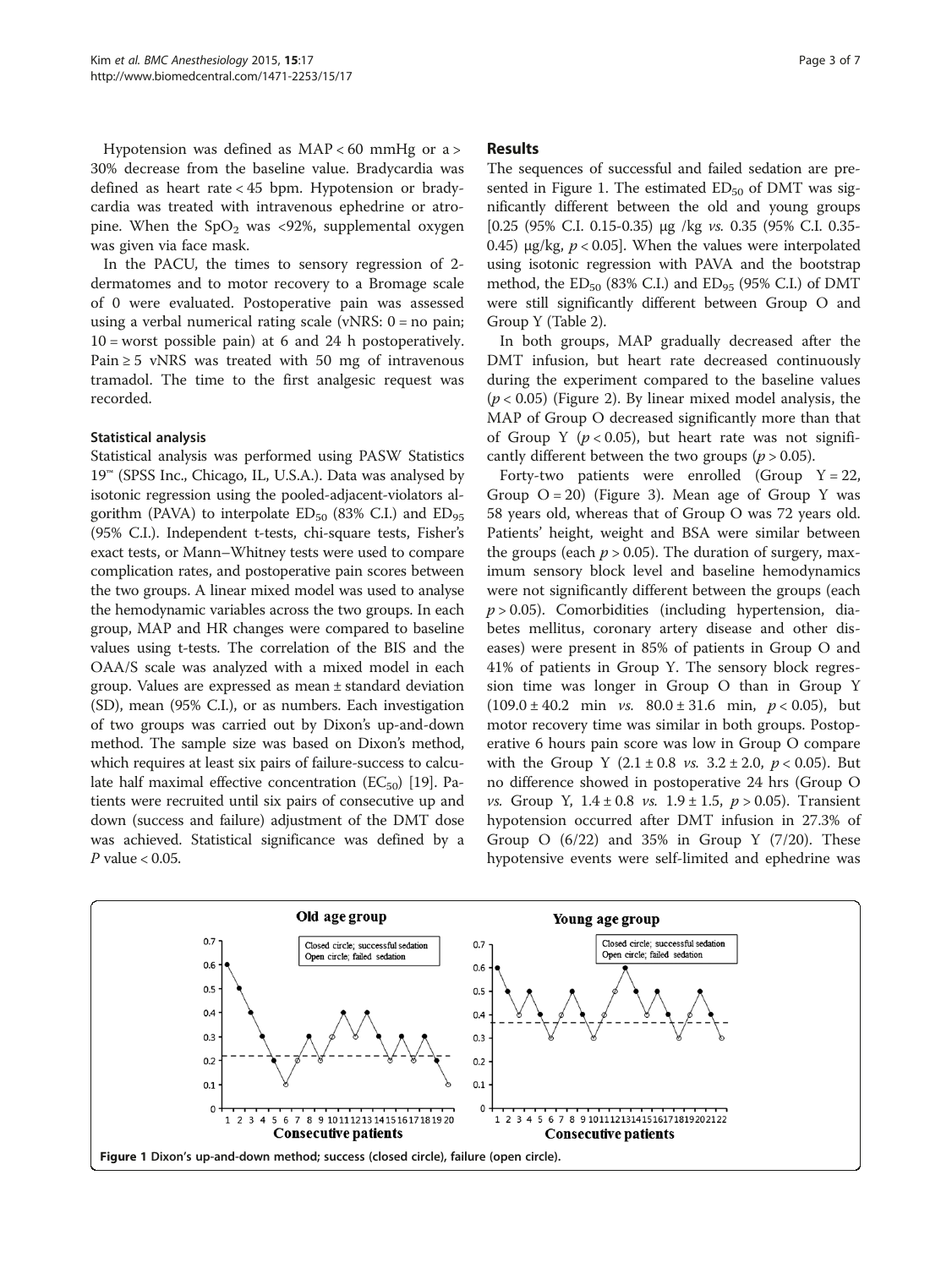<span id="page-3-0"></span>Table 2 Dixon's method and isotonic regression

| Drug dose (µg/kg)                 | Group Y $(n = 22)$  | Group O $(n = 20)$  |
|-----------------------------------|---------------------|---------------------|
| Dixon's method                    |                     |                     |
| $ED_{50}$ (95% C.I.)              | $0.35(0.35-0.45)$   | $0.25(0.15-0.35)$   |
| Isotonic regression method        |                     |                     |
| $ED_{50}$ (83% C.I.) <sup>+</sup> | $0.41(0.38-0.45)$   | $0.24(0.19-0.3)$    |
| $ED_{95}$ (95% C.I.)‡             | $0.57(0.49 - 0.59)$ | $0.38(0.29 - 0.39)$ |

ED<sub>50</sub>; 50% effective dose, ED<sub>95</sub>; 95% effective dose, C.I.; confidence interval Dixon's method  $p$  value (non-parametric): 0.009.

†Isotonic regression method 83% Confidence interval: do not overlap. ‡Isotonic regression method 95% Confidence interval: do not overlap. not administered. In two patients of Group Y, the  $SpO<sub>2</sub>$ decreased below 92% during DMT infusion but was improved with O<sub>2</sub> administration. No one showed OAA/S ≤2 during the procedure. BIS and OAA/S were moderately associated in the Group O and strongly associated in the Group Y during sedation. ( $r = 0.489$ ,  $p < 0.05$  vs.  $r = 0.604$ ,  $p < 0.05$ ).

# **Discussions**

The first question in this study sought to determine the 50% effective dose (ED<sub>50</sub>) and 95% effective dose (ED<sub>95</sub>) of single-dose DMT to induce adequate sedation in elderly patients undergoing TURP with spinal anesthesia. The current study found that the ED<sub>95</sub> of a single-dose DMT to induce light sedation was 0.38 μg/kg (95% C.I.

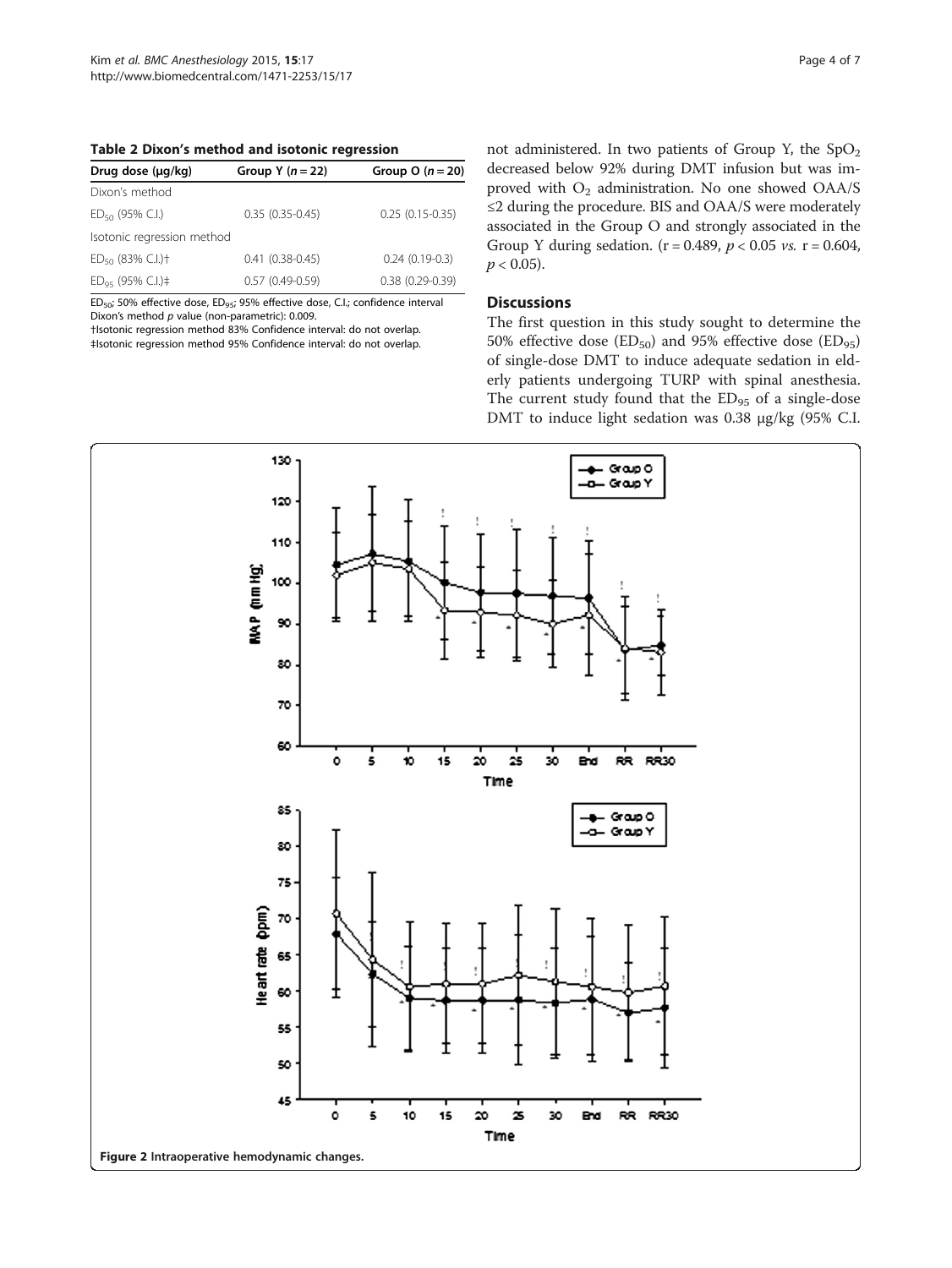<span id="page-4-0"></span>

0.29-0.39) in elderly patients over 65 years old and 0.57 μg/kg (95% C.I. 0.49-0.59) in patients between 45 and 64 years old. The most important clinically relevant finding was the  $ED_{95}$  of single-dose DMT in elderly patients was 67% that of younger patients.

Manufacturer suggests that sedation with DMT can be achieved with 0.2-0.7 μg/kg/hr after 1.0 μg/kg loading dosage [\[20](#page-6-0)]. However, in elderly patients, excessive sedation can easily occur when recommend dosage of DMT was used. Park et al. found that excessive sedation with a Ramsay score of 5/6 occurred in 46% of patients treated with 0.5 μg/kg DMT and 60% of patients treated with 1  $\mu$ g/kg DMT in elderly patients [\[11\]](#page-5-0). In comparison, none of the 30- to 40-year-old patients showed excessive sedation of  $OAA/S \leq 2$  after a 0.5 μg /kg DMT infusion [[15\]](#page-5-0). Therefore, minimal optimum dose of DMT to avoid over sedation should be determined in elderly patients. The findings of this study suggest that we should reduce the dose of DMT for elderly patients as one third of recommend dose for young patients. These results match those observed in earlier studies that suggest that the required dosage of DMT in elderly patients is half that of the recommended young adult dose [\[21,22](#page-6-0)].

Although, these findings cannot be extrapolated to all patients, the present study provides additional evidence with respect to pharmacokinetics of DMT in elderly patient undergoing spinal anesthesia. Generally, elderly patients are more sensitive to sedative agents. Less medication is usually required to achieve a desired clinical effect, and drug effect is often more pronounced and prolonged than we expected. However, to date there has been little agreement on the dosage of DMT in elderly patient undergoing neuraxial blockade or peripheral blockade. Whilst this study did not confirm the pharmacokinetics of DMT, it would be helpful to set out a practical guideline of DMT for the elderly patient undergoing neuraxial blockade or peripheral blockade. If a planned regional blockade is done successfully, a relatively small single-bolus dose of DMT <0.5 μg/kg would be needed to reduce discomfort, anxiety and restless in elderly patients undergoing surgical procedure within 30 minutes.

There are several possible explanations for this result. First of all, spinal anesthesia may increase sensitivity to a sedative agent, explaining the low  $ED_{95}$  for an OAA/S sedation scale [\[23](#page-6-0)]. Since Tverskoy et al. reported that spinal block with bupivacaine decreased the hypnotic requirement of midazolam, thiopental, and propofol, [[24,25\]](#page-6-0) several studies have confirmed these findings [[23,26,27\]](#page-6-0). Especially in the early stage of spinal block, spinal anesthesia decreases afferent input and this reduces the sedative hypnotic requirement. Another possible explanation for this is that spinal analgesic spread is greater and analgesic recovery is prolonged in elderly patients as compared to younger patients [\[28](#page-6-0)-[31\]](#page-6-0). These characteristics may be related to the different pharmacokinetic and pharmacodynamic properties of local anesthetics with advancing age.

Most studies in the field of DMT have only focussed on the sedative dose as a general intravenous anesthetic, few studies have investigated single-dose DMT use in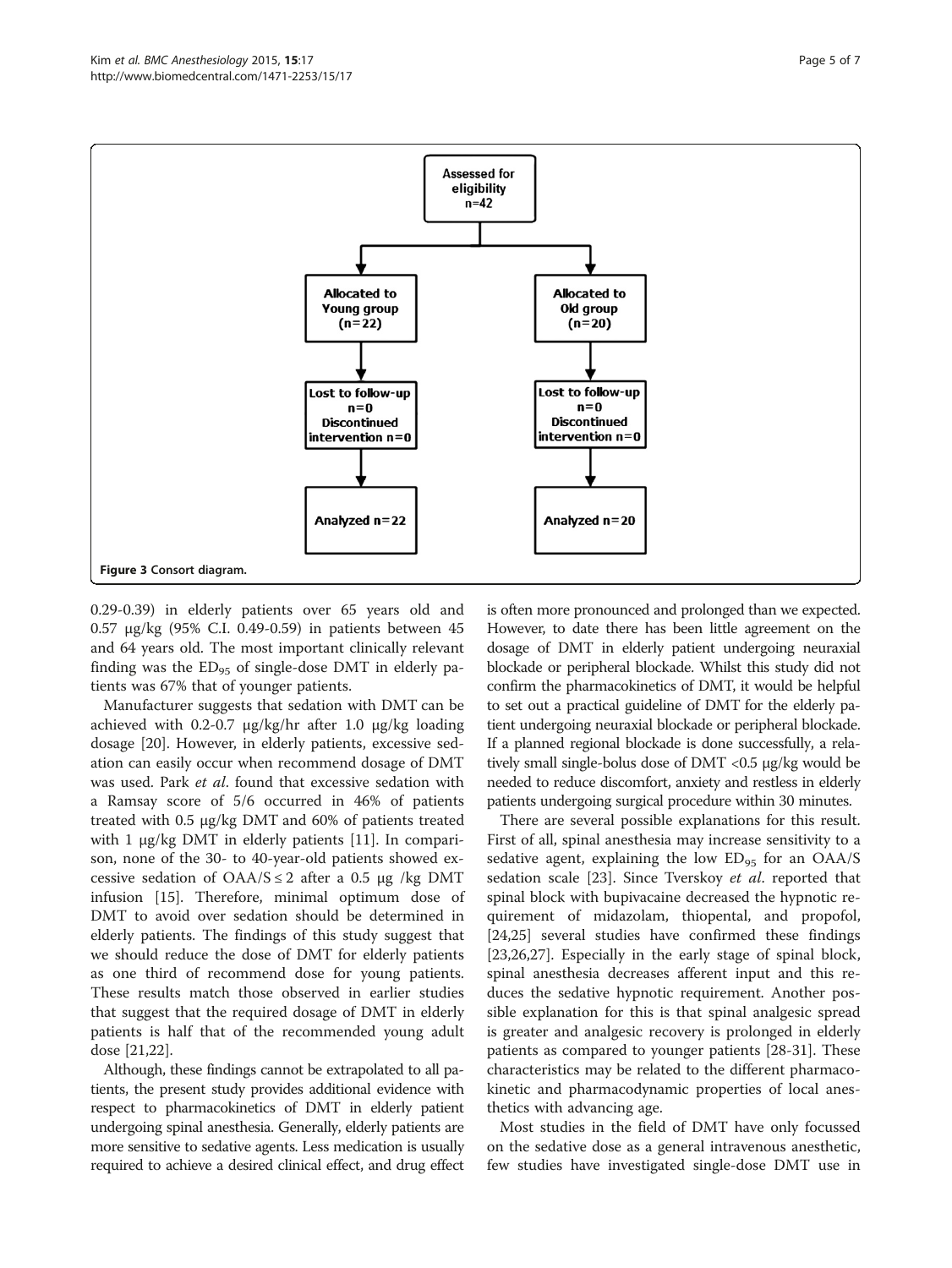<span id="page-5-0"></span>spinal anesthesia. Three randomized controlled studies reported that single-dose DMT (0.25 μg/kg, 0.5 μg/kg, or 1 μg/kg) improved spinal anesthesia by increasing block duration, increasing postoperative analgesia and achieving patient satisfaction [7,11,15]. Intravenous DMT is known to prolong the anesthetic duration and improve the analgesic characteristics associated with spinal block [7,11-14]. Although the underlying mechanism for this is still unclear, supraspinal, direct analgesic, and vasoconstricting effects are thought to be involved [9,12]. We found that sensory block duration was longer in the old age group than the young age group  $(109.0 \pm 10^{10})$ 40.2 min *vs.*  $80.0 \pm 31.6$  min) despite similar peak sensory block levels. These results are consistent with those of other studies.

One unanticipated finding was that BIS and OAA/S were moderately associated in the Group O and strongly associated in the Group Y during sedation. Although, there were significant correlations between OAA/S and BIS (Group O,  $r = 0.489$ ,  $p < 0.05$  vs. Group Y,  $r = 0.604$ ,  $p < 0.05$ ), we thought this statistical correlation between BIS values and OAA/S scores may not be meaningful in this dose-response study. Several studies have demonstrated that BIS is not a sensitive tool for measuring sedation induced with spinal anesthesia [18]. Furthermore, it has age-dependent differences, [[32,33](#page-6-0)]. Accordingly, we used BIS as an adjunctive for clinical reference to the OAA/S scale. EEG-based monitors did not reliably distinguish between light and deep sedation [[34\]](#page-6-0). Because, our targeted sedation depth was OAA/S 3/4, relatively light sedation, BIS value could not be appropriate in this setting. In addition, Kasuya et al. reported a discrepancy between OAA/S and BIS scoring when DMT was used as the sedative agent [[35\]](#page-6-0) and elderly patients may lose consciousness at a higher BIS score than do young adults [[33](#page-6-0)]. Therefore, these results need to be interpreted with caution.

# Conclusions

In conclusion, our results suggest that a single-dose of DMT for elderly patients undergoing spinal anesthesia for TURP should be reduced to two-thirds of the dose for younger patient. However, careful hemodynamic monitoring is imperative in elderly patients administered DMT for sedation under regional anesthesia, because small doses of DMT (<0.3 μg/kg) can result in bradycardia and hypotension.

# Abbreviations

BIS: Bispectral index score; DMT: Dexmedetomidine; HR: Heart rate; MAP: Mean arterial pressure; OAA/S: Observer's Assessment of Alertness/ Sedation scale; PACU: Post anesthetic care unit; PAVA: Pooled-adjacentviolators algorithm; TURP: Transurethral resection of the prostate; vNRS: verbal numerical rating scale.

#### Competing interests

The authors declare that they have no competing interests.

#### Authors' contributions

JMK: Study design and patient recruitment and writing up of the first draft of the paper; WOK: reviewing the analysis of the data, approving the final manuscript; HBK: Patient recruitment and collecting the data; HKK: Study design, conducting the study and writing the manuscript. All authors read and approved the final manuscript.

#### Acknowledgement

We would like to thank statistical assistant, Ms Lee Hye Sun, for her help with the data analysis.

#### Received: 18 September 2014 Accepted: 15 January 2015 Published: 27 January 2015

#### References

- 1. Alaali HH, Irwin MG. Anaesthesia for urological surgery. Anaesth Intensive Care Med. 2012;13(7):343–7.
- 2. Hahn RG. Fluid absorption in endoscopic surgery. Br J Anaesth. 2006;96(1):8–20.
- 3. Brown CH, Azman AS, Gottschalk A, Mears SC, Sieber FE. Sedation depth during spinal anesthesia and survival in elderly patients undergoing hip fracture repair. Anesth Analg. 2014;118(5):977–80.
- 4. Sieber FE, Zakriya KJ, Gottschalk A, Blute MR, Lee HB, Rosenberg PB, et al. Sedation depth during spinal anesthesia and the development of postoperative delirium in elderly patients undergoing hip fracture repair. Mayo Clin Proc. 2010;85(1):18–26.
- 5. Song J, Kim WM, Lee SH, Yoon MH. Dexmedetomidine for sedation of patients undergoing elective surgery under regional anesthesia. Korean J Anesthesiol. 2013;65(3):203–8.
- 6. Senses E, Apan A, Kose EA, Oz G, Rezaki H. The effects of midazolam and dexmedetomidine infusion on peri-operative anxiety in regional anesthesia. Middle East J Anesthesiol. 2013;22(1):35–40.
- 7. Hong JY, Kim WO, Yoon Y, Choi Y, Kim SH, Kil HK. Effects of intravenous dexmedetomidine on low-dose bupivacaine spinal anaesthesia in elderly patients. Acta Anaesthesiol Scand. 2012;56(3):382–7.
- 8. Hsu YW, Cortinez LI, Robertson KM, Keifer JC, Sum-Ping ST, Moretti EW, et al. Dexmedetomidine pharmacodynamics: part I: crossover comparison of the respiratory effects of dexmedetomidine and remifentanil in healthy volunteers. Anesthesiol. 2004;101(5):1066–76.
- 9. Ebert TJ, Hall JE, Barney JA, Uhrich TD, Colinco MD. The effects of increasing plasma concentrations of dexmedetomidine in humans. Anesthesiol. 2000;93(2):382–94.
- 10. Cooper L, Candiotti K, Gallagher C, Grenier E, Arheart KL, Barron ME. A randomized, controlled trial on dexmedetomidine for providing adequate sedation and hemodynamic control for awake, diagnostic transesophageal echocardiography. J Cardiothorac Vasc Anesth. 2011;25(2):233–7.
- 11. Park SH, Shin YD, Yu HJ, Bae JH, Yim KH. Comparison of two dosing schedules of intravenous dexmedetomidine in elderly patients during spinal anesthesia. Korean J Anesthesiol. 2014;66(5):371–6.
- 12. Kaya FN, Yavascaoglu B, Turker G, Yildirim A, Gurbet A, Mogol EB, et al. Intravenous dexmedetomidine, but not midazolam, prolongs bupivacaine spinal anesthesia. Can J Anaesth. 2010;57(1):39–45.
- 13. Abdallah FW, Abrishami A, Brull R. The facilitatory effects of intravenous dexmedetomidine on the duration of spinal anesthesia: a systematic review and meta-analysis. Anesth Analg. 2013;117(1):271–8.
- 14. Ok HG, Baek SH, Baik SW, Kim HK, Shin SW, Kim KH. Optimal dose of dexmedetomidine for sedation during spinal anesthesia. Korean J Anesthesiol. 2013;64(5):426–31.
- 15. Jung SH, Lee SK, Lim KJ, Park EY, Kang MH, Lee JM, et al. The effects of single-dose intravenous dexmedetomidine on hyperbaric bupivacaine spinal anesthesia. J Anesth. 2013;27(3):380–4.
- 16. Bromage PR. A comparison of the hydrochloride and carbon dioxide salts of lidocaine and prilocaine in epidural analgesia. Acta Anaesthesiol Scand Suppl. 1965;16:55–69.
- 17. Stylianou M, Flournoy N. Dose finding using the biased coin up-and-down design and isotonic regression. Biometrics. 2002;58(1):171–7.
- 18. Pollock JE, Neal JM, Liu SS, Burkhead D, Polissar N. Sedation during spinal anesthesia. Anesthesiol. 2000;93(3):728–34.